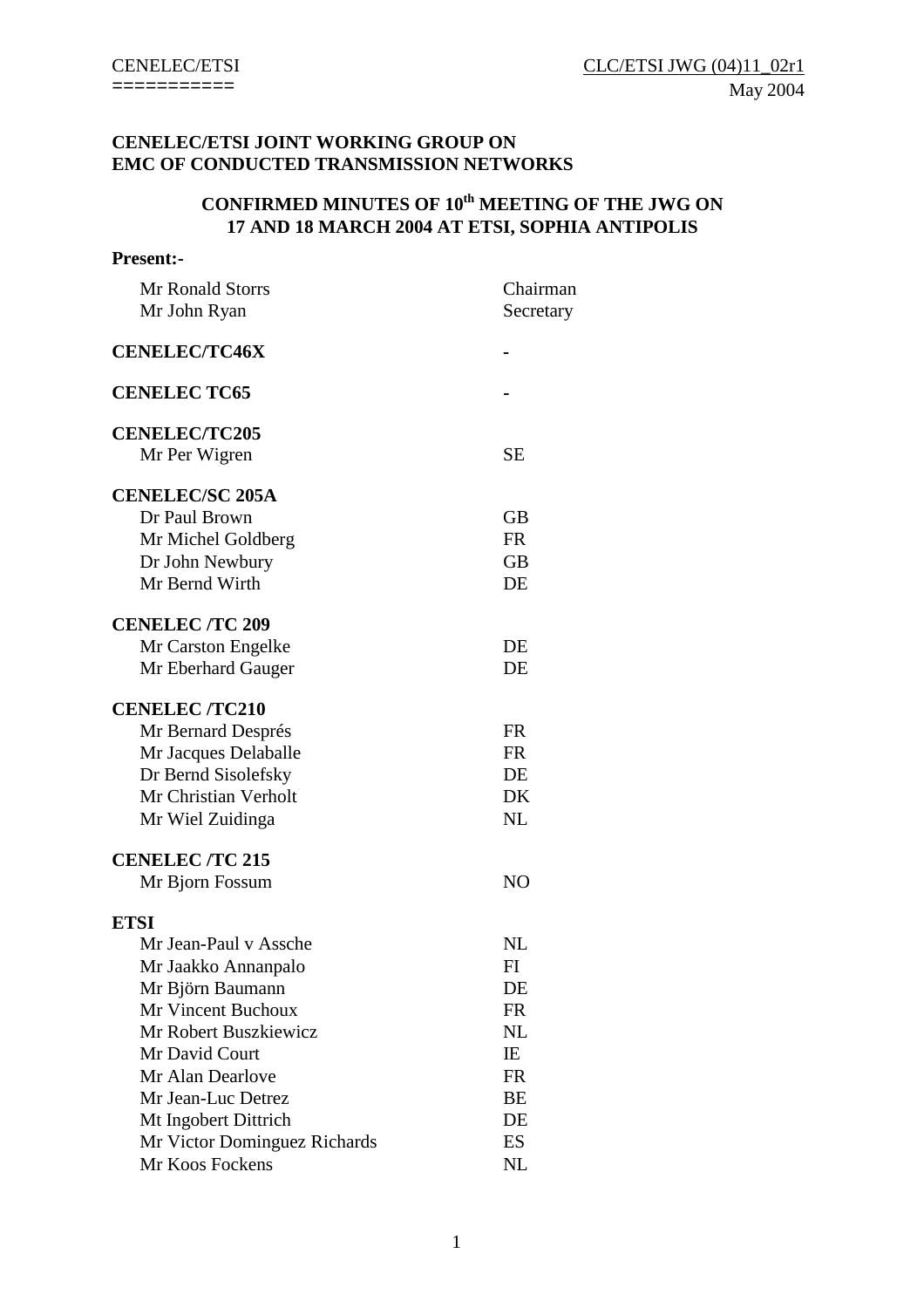=========== May 2004

| Mr Rainer Gehrmann   | DE        |
|----------------------|-----------|
| Mr Mariano Giunta    | IT        |
| Mr Beniamino Gorini  | IT        |
| Mr Joe Groeger       | DE        |
| Mr Yrjö Hämäläinen   | FI        |
| Mr Ari Honkala       | FI        |
| Mr Peter Jackson     | <b>GB</b> |
| Mr Pierre Kasser     | <b>FR</b> |
| Mr Peter Kerry       | <b>GB</b> |
| Mr Pascal Krähenbühl | <b>CH</b> |
| Mr Jürgen Lehmann    | DE        |
| Mr John Long         | <b>GB</b> |
| Mr André Malitte     | DE        |
| Mr Ian Marshall      | <b>GB</b> |
| Mr Claude Monney     | <b>CH</b> |
| Mr Trevor Morsman    | <b>GB</b> |
| Mr Yves Ollivier     | <b>FR</b> |
| Mr Edmund Palkovich  | AT        |
| Mr Henry Price       | <b>GB</b> |
| Mr Jens Rahbek       | DK        |
| Mr Klaus Verschuere  | BE        |
| Mr Camille Veyres    | <b>FR</b> |
| Mr Helmut Werner     | DE        |
| ומ דו∩ו              |           |

**ETSI Secretariat** 

Mr Bernt Mattsson

## **EU Commission**

Mr Thierry Brefort

## **Guests/Observers**

| Mr Reinhard Gorol  | DE        |
|--------------------|-----------|
| Mr Remy Jentgès    | FR.       |
| Mr Kwie-Sing Kho   | <b>BE</b> |
| Ms Annette Nielsen | DK        |
| Mr Wendelin Reuter | DE        |
| Mr Dale Stacey     |           |
| Mr C. J. Wansbeek  | NI.       |
| Mr Mike Zwingl     | AT        |

# **Apologies**

Mr Robert De Vré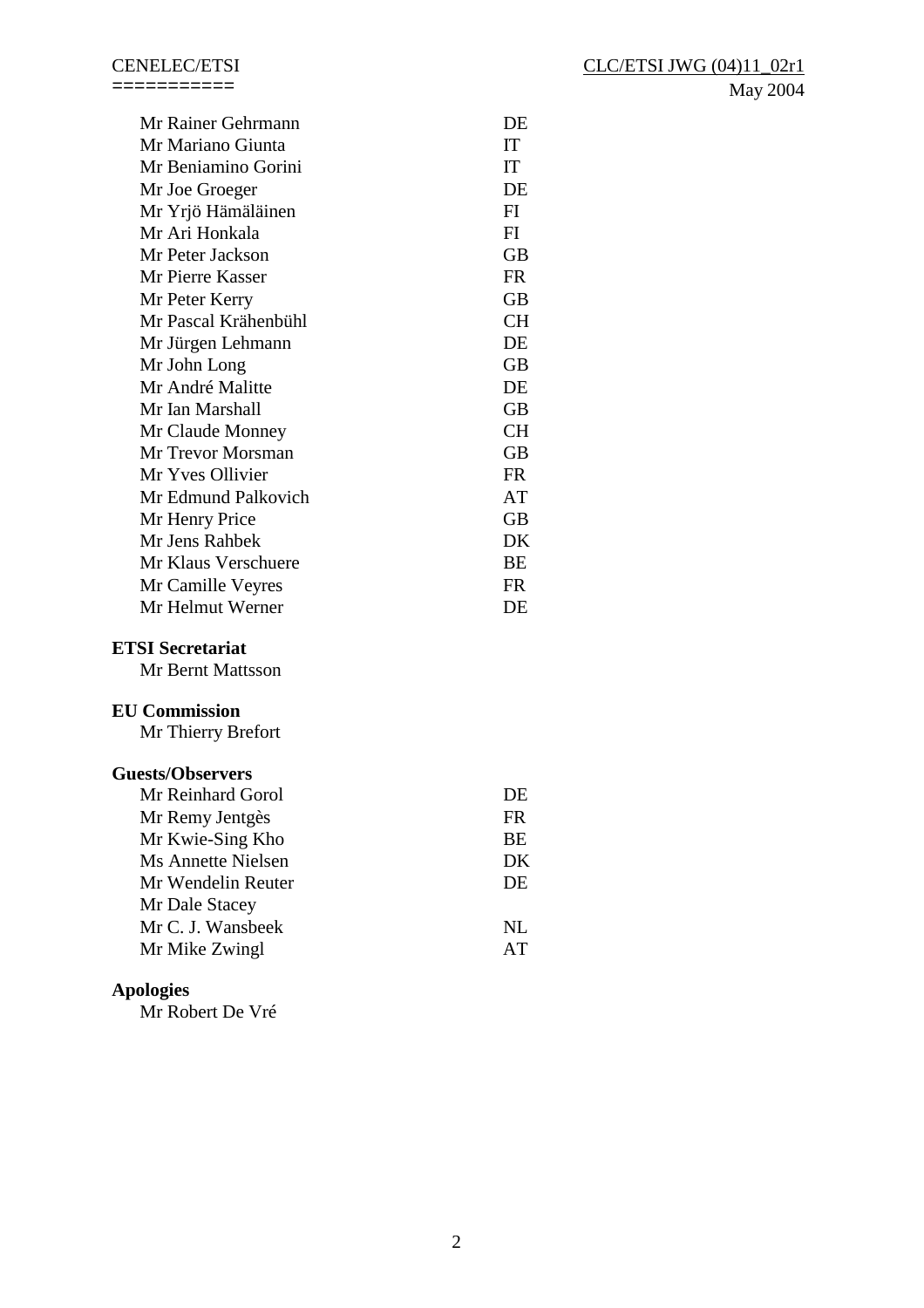## **1. To agree the Agenda (04)10\_01r10**

Mr Storrs welcomed members to the  $10<sup>th</sup>$  meeting of the Joint Working Group. He explained that his role as Chairman was to seek consensus amongst the JWG members, but if consensus was not possible then he was at liberty to seek the views of National Committees if in his opinion there would be a reasonable probability of a positive outcome to the further circulation of a draft document.

The Secretary explained that the editing group had met on 2/3 March in order to analyse the collations of CENELEC and ETSI comments and to propose solutions. The collations of comments (10\_13r2, 10\_14r3, 10\_15r1, 10\_16r3, 10\_17r1, 10\_18r2) had therefore been updated after this meeting with the completed observations from the editing committee. Subsequently a proposal for the draft standard had been agreed by email and edited in line with these observations and this (10\_03r1) was uploaded on 13 March together with revision 10 of the agenda. The JWG agreed to proceed with this agenda.

## **2. Matters Arising from Meeting 9 not covered by this agenda**

The Secretary said that comments on the minutes of JWG Meeting 9 had been taken into account until 5 September when (03)10\_02r1, the confirmed minutes were issued.

Mr Zwingl requested that reference be made to the video-clip that was shown at the JWG of interference to radio from PLC at a trial in Austria. This was agreed.

## **Action items (03)10\_02r1**

The actions were to be completed soon after the previous meeting and therefore were not reviewed by the JWG. For completeness these are recorded below:-

**The editing group** checked that as far as possible the wording of the draft standard followed the CENELEC and ETSI drafting rules.

**Mr Kasser** supplied more technical detail for paper 09\_24, which was added to the documents circulated for enquiry.

**The editing group** met on 16/17 July and prepared the documents for the enquiry.

**The editing group** considered the wording in Clause 8.

**Mr Court** held a meeting of the ad-hoc group after the JWG meeting and produced a list of potential safety-related frequencies appropriate for inclusion in the draft standard. These were circulated as part of the enquiry.

## **3. Response to Questionnaire**

The Chairman said that the intention at the last JWG had been had been to circulate the questionnaire (10\_04) together with the draft Harmonised Standard (10\_03) and the draft annex (10\_05: *Provisions for protection of safety and emergency services*) to both CENELEC NCs and ETSI NSOs with a request to co-ordinate responses so as to provide one response per country. However, whereas this could be done as an informal Secretariat Enquiry by CENELEC, under ETSI rules it had to be approved by ETSI TC ERM before a Public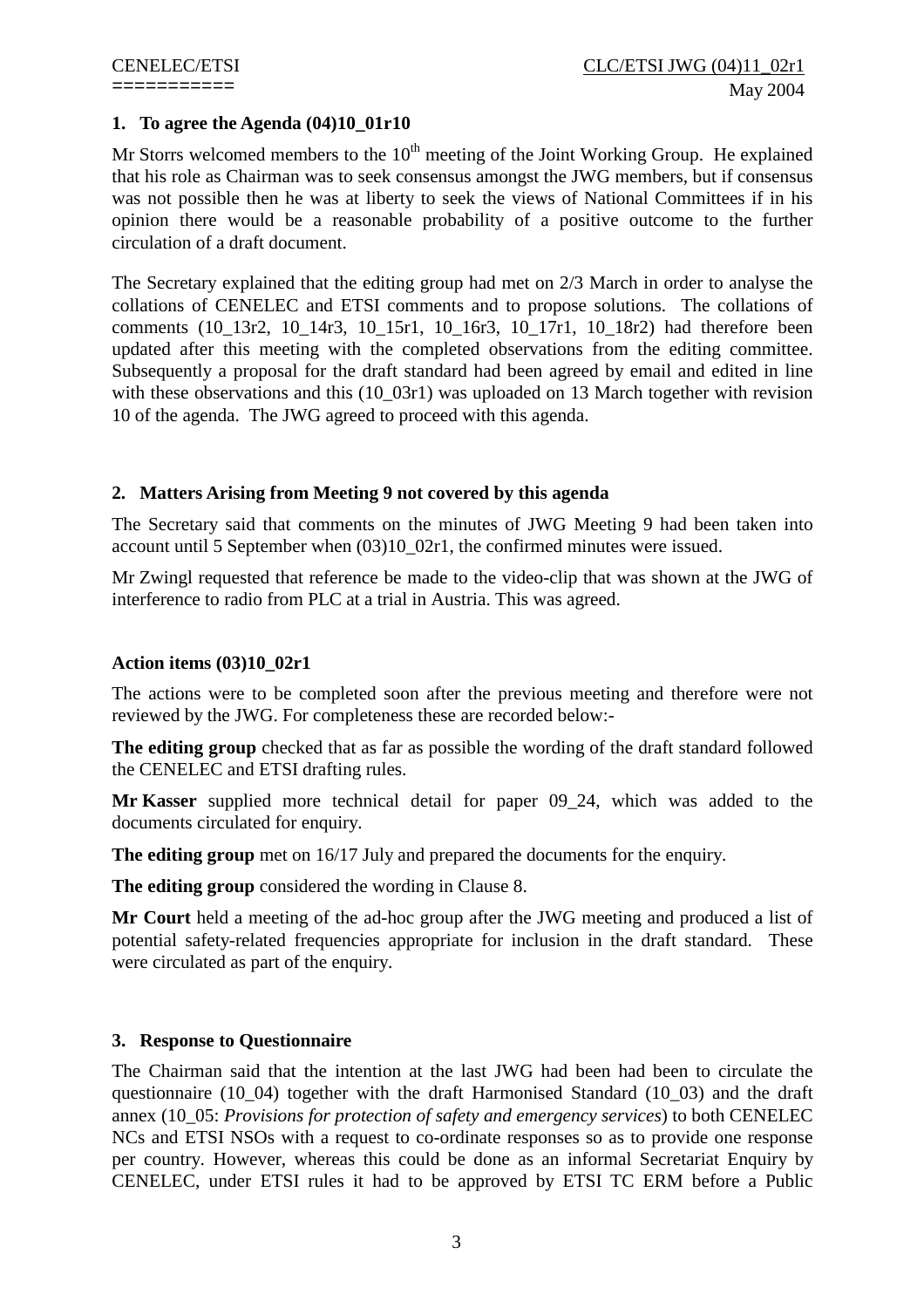Enquiry could be launched. Following the JWG meeting the approval of ERM members to go ahead was sought by email, but two members, the UK DTI and the Austrian Administration objected, which meant that any further decision would have been delayed until the next ERM meeting. It was therefore decided by the ETSI Secretariat to circulate the enquiry instead directly to ETSI members together with a collective letter. This was done at the beginning of September at the same time as the CENELEC circulation. The result was that comments were received from CENELEC National Committees and from individual ETSI members. Some responses from ETSI NSOs were also received.

One objective of the circulation had been to seek the views of individual countries so that an opinion could be formed as to how they might vote at some time in the future, which for both ETSI and CENELEC would be by an equivalent voting procedure weighted by country. It was much easier to interpret the comments received from CENELEC NCs on a country basis than those from individual ETSI members.

The Chairman referred the JWG to the summary paper by Mr De Vré (10\_20 *Short analysis of the CENELEC and ETSI answers and comments to the JWG draft for telecom networks)*. He asked members in turn whether the analysis was correct in respect of which options had been selected by their respective countries and members indicated that they were in correct.

He said that on this basis there was a weighted majority from CENELEC NCs in favour of Option 2 (see 10\_21 Key points from JWG editing group), with the following weightings: Option 1 (59), Option 2 (78), and Option 3 (26). There was little support for Option 3 alone, but there was a majority in favour of a field limit (Options 2 and 3). Some responses for both ETSI and CENELEC in favour of Option 1 had also indicated that there had to be a field limit then Option 2 was preferable. The ETSI responses were much more difficult to interpret on a country basis part from the fact that national administrations tended to prefer Option 3.

The Chairman therefore proposed that the JWG should proceed with the harmonised standard to the next stage of public enquiry on the basis of Option 2, because in his opinion, based on the returns, this would most likely result in a positive response. He added that he was responding to the result of the enquiry despite the fact that Option 2 was not his own preferred choice, nor was it the choice of the Swedish committee. He understood that Radio contingent would not necessarily agree with this choice, but as there would clearly be no consensus in the JWG, he had to interpret the views of national committees.

Mr Dittrich said that to the contrary the conclusion should be that none of the proposed limits were acceptable. Mr Jackson said that there should have been an option of not approving any option. The Chairman replied that the questionnaire had been approved by the JWG. These comments would be noted, but the JWG had to accept the majority decision of the NCs.

It was noted that Germany and France did not choose any option and the UK only did so by majority. Mr Price said that the likely reasons for a committee not choosing any option was either because the committee was split or it did not want in-situ tests at all and wanted only product tests. Mr Kasser said that this could also be because some do not agree with CISPR limits, which should be changed. Mr Ollivier confirmed that the French administration wanted more work in CISPR first.

Mr Long agreed that the UK comment was by majority, but the administration did not agree with any option and therefore commented separately via ETSI. Also the comments as recorded were not strictly correct in saying that only one organisation objected to Option 1. The UK administration does not agree with conformance via the product limits and expressed that in the ETSI comments. The field limit must take precedence. Emissions from networks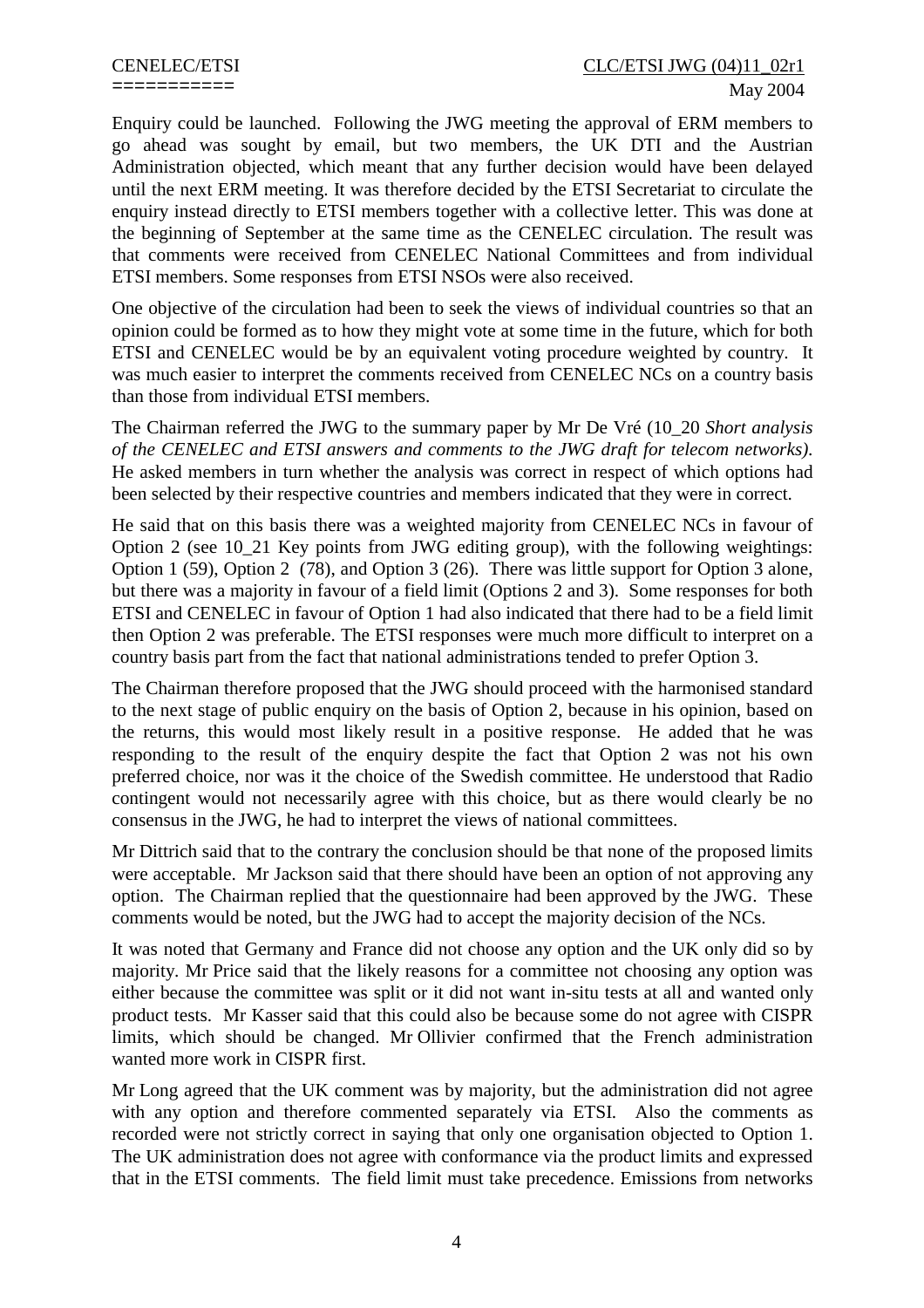are more complicated than what is on the table. It has to be what really happens in a real environment and a single line on a graph cannot represent this. He was also worried that the CENELEC returns were given precedence.

The Chairman said that CENELEC comments were not given precedence, but it was easier to deduce the national views than with ETSI. In a formal ETSI enquiry only the NSO views would be relevant, influenced by ETSI members

The JWG re-entered previous discussions at some length on the merits of Option 1 and Option 2 and whether the latter could be taken as the field equivalent to CISPR 22 or whether it would lead to a large number of interference cases. It was noted that at lower frequency ADSL is just below the CISPR 22 limits and has not resulted in may interference cases, but the same may not be true for VDSL and PLT, which are at higher frequency and use different networks. Mr Després felt that any network would susceptible to exceeding an in-situ compliance limit at one point, unlike a product standard. Mr Fockens drew the attention of the JWG to paper 10\_19, which showed a non-equivalence to the common-mode current limits. Although it is clear a majority of national committees prefer a field limit some JWG members still favour Option 1.

The Chairman referred to document 10\_21r1 *Key points from JWG editing group (2/3 March 2004)*. The editing group had revised provisional meeting dates in this document that morning.

Applying the latest country weightings for the CENELEC returns the results are Option 1 (59), Option 2 (78), Option 3 (26). On this basis the Editing Group proposed that Option 2 should be used in the next stage for the harmonised standard. If there were to be a vote on the harmonised standard the same weightings would also apply to ETSI NSOs. The Chairman also pointed out that there was overwhelming support for a field limit. Mr Zwingl commented that these limits do not protect radio and therefore the JWG should not proceed on this basis.

The remaining points in relation to the new draft are:-

- − The European Commission and Member States will deal with regulatory, legal and political issues. Standardisation bodies will only deal with technical issues.
- − Applications of the standard to the network can apply to all or part of the network in cases where the overall network has multiple owners.
- − Safety services section proposed for removal many administrations maintained that Art 6 (89/336/EEC) covered this and they could act unilaterally. Therefore a harmonised standard is not the appropriate place.
- Aircraft measurement process should be deleted.

Mr Reuter said that he had problems with this procedure. If ETSI was making a standard relevant to ECC, then ECC should be consulted according to the co-ordination agreement. Mr Marshall said that he disagreed because ETSI and CENELEC have the responsibility for harmonised standards and ECC have been involved. Dr Sisolefsky said that ECC should receive the document and it was up to ECC to influence national committees via their normal paths. The Chairman said that if the JWG went to a public enquiry with the draft HS, then it was not possible to wait until the next ECC meeting in November, but the JWG could agree to send them the document.

There was insufficient time in the meeting to refer in detail JWG(03)10\_13r2 *Collation of responses from National Committees of CENELEC on JWG(03)10\_04 (questionnaire)* and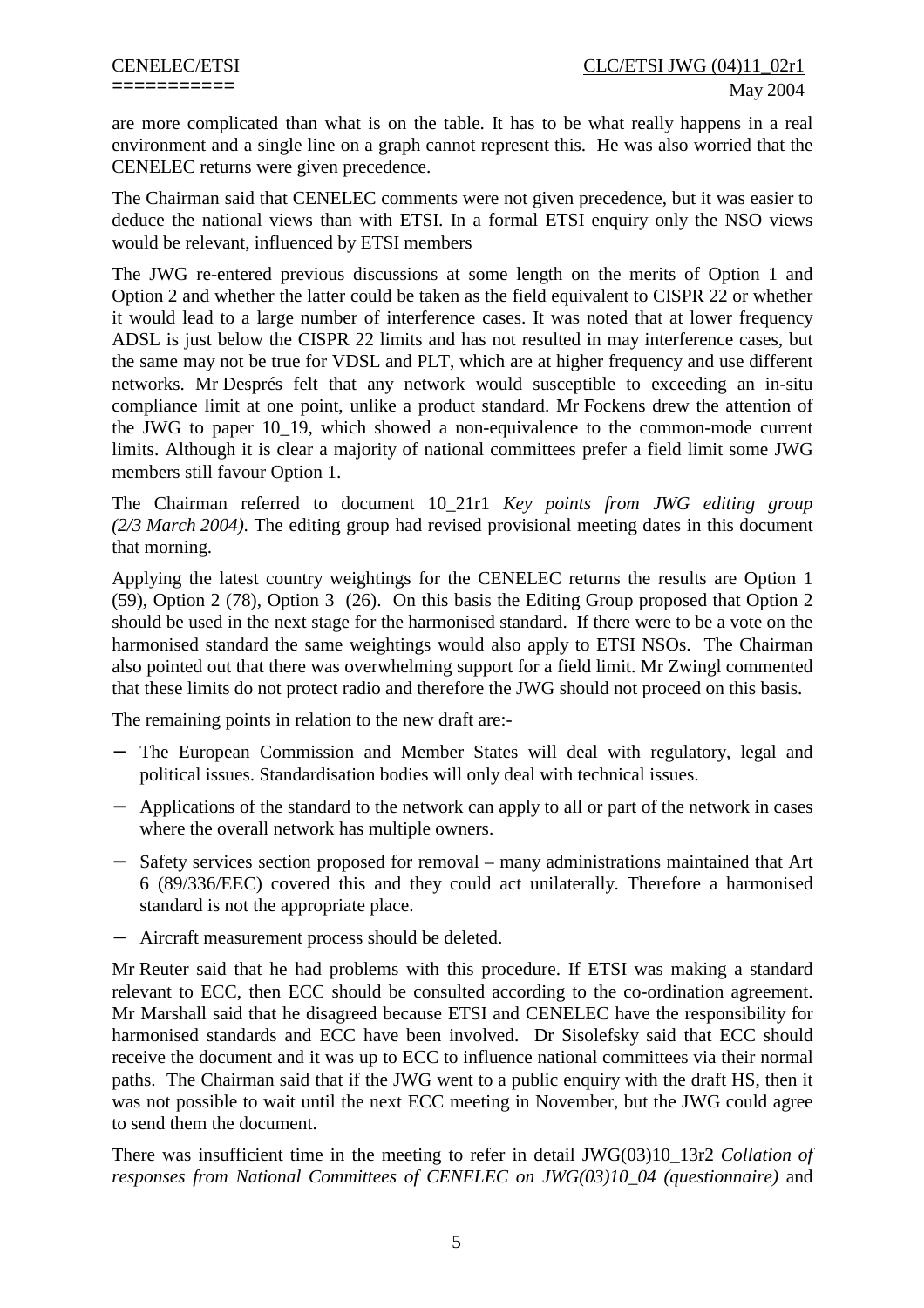JWG(03)10\_14r3 *Collation of responses from ETSI Members on JWG(03)10\_04 (questionnaire).*

## **4. Product family emission standard for telecommunication networks**

## 10\_03r1 *Product family emission standard for electronic communication networks*

The Chairman said that following the editing group meeting on 2/3 March this draft of the HS had been produced by the editing committee in line with the their observations on the collations of comments (10\_13r2, 10\_14r3, 10\_15r1, 10\_16r3, 10\_17r1, 10\_18r2). Bearing in mind the time pressure in the meeting he proposed to focus discussions on this draft and only to refer to the collations of comments where necessary.

The Chairman proceeded to go through the document clause by clause. The first change had been to the title. The proposal was in fact to change "telecommunication network" to "electronic communication network", both in the title and globally throughout the document. Several comments had asked for this change to be in line with the terminology in the new EMC Directive. JWG members opposed this change and preferred to revert to the wording in Mandate M313. The decision is therefore:-

## **Title:**

**Change** "electronic communication" back to "telecommunication" in title and globally throughout document.

The JWG discussed the scope of the standard, and agreed that the mandate excludes equipment, but covers wired networks, including the wired component of radio network. It was agreed that the standard was not intended to cover fault conditions. Also the mandate refers to "powerlines" and not specifically the LV network. The agreed changes are :-

## **Scope and object**

First sentence: Add "fixed" before "wire-line telecommunication networks"; Add "installed and operated as intended" before telecommunication networks; 2nd bullet: **Change** "Low Voltage (LV) AC mains" to "electricity supply".

The following changes to definitions were agreed:-

## **Definitions**

Telecommunicatiom network, second bracket: **Delete** "and 2" Electronic communication network: **Add** "of" to last sentence before "the network".

There were several comments requesting modification of the diagrams, including some confusion because some of the terms are used differently in other contexts such as ownership or regulatory. Mr Long requested that the diagrams be re-instated. After a long discussion it was agreed to re-instate figure 1, because this was the more generic of the two diagrams, but to make the following changes:-

## **Figure 1**

**Reduce length** of arrows for "Telecom Network" to be the same as for "Network Cable". **Remove** "NTE" and combine the two boxes and call it "TTE". **Remove** the note from the diagram.

The abbreviations should be brought in line with the text:-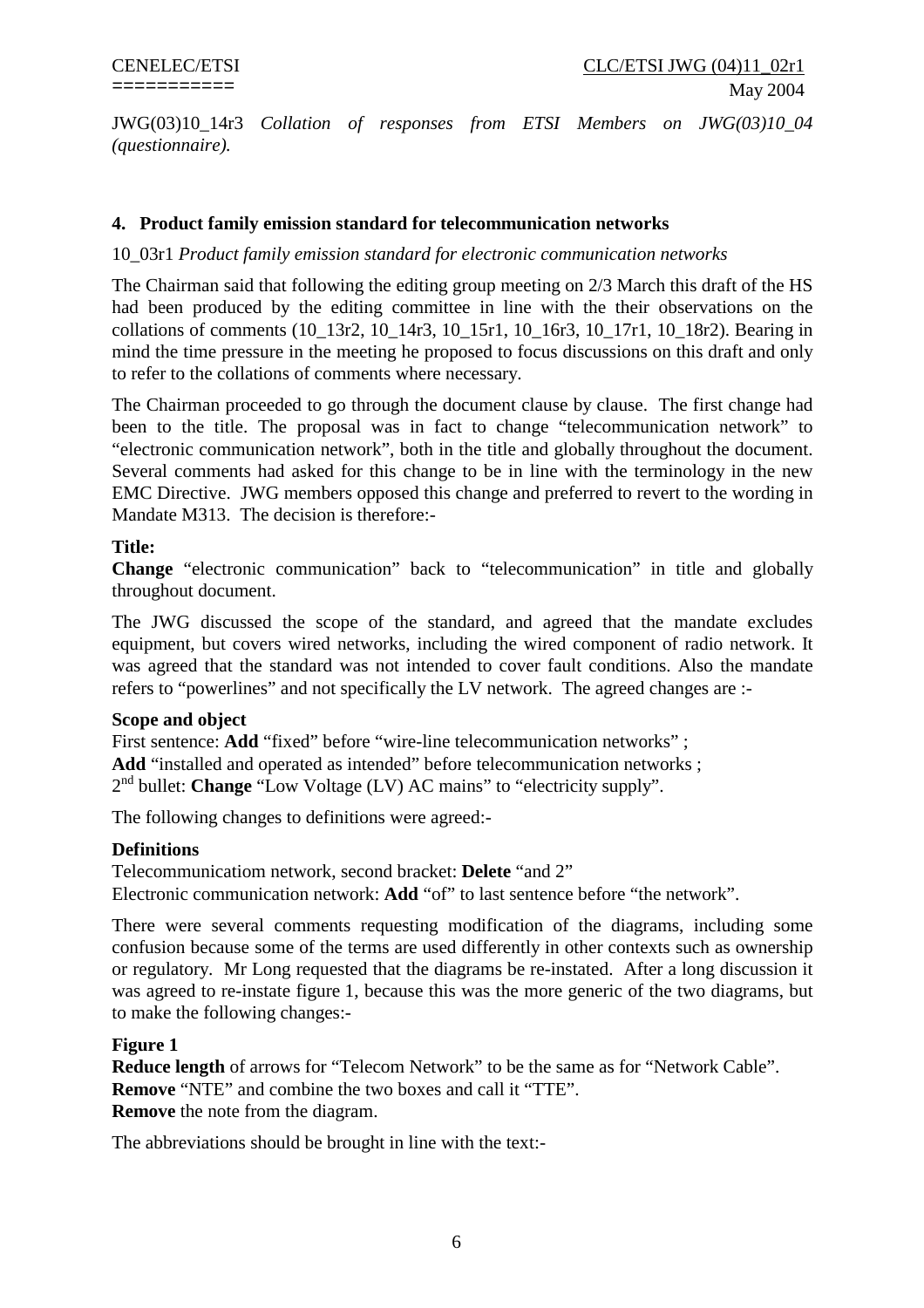## **Abbreviations**

**Restore** definition for NTE

**Check** that remaining abbreviations are used in text (editorial)

The JWG moved on to discuss Clause 4, "Assessment procedure for telecommunications networks". The main discussion was on the first bullet point, which stated that networks were deemed to comply with this network standard if the applicable EMC product standard was met. Mr Dominguez felt that this was an "escape clause" for networks that already had product standards and that it discriminated against PLC. Dr Sisolefsky said that the German administration would also like this first bullet deleted. Some members felt that this was a regulatory statement and therefore should not be included in a harmonised standard. The Chairman said that there was a danger in unpicking the results of national comments because individual members had different views to their national committees and the bullet point should remain. National committees would have another opportunity to comment at the next stage.

The Chairman said that subclause 4.1 had been deleted because as national committees had asked for it.

The discussion moved on to the second paragraph of subclause 4.1.1 Applicability (new numbering). Dr Sisolefsky said that measurements inside industrial buildings should be excluded as in comment DE09. Mr Marshall said that a network could stretch across several industrial locations and parts cannot be excluded. Mr Verholt felt that the wording did not give protection of receivers in multiple occupancy appartments. Dr Sisolefsky said that the wording excluded measurements inside a victim apartment. Mr Després said that if a room contained Class A equipment then Class B limits could be applied outside. Mr Dominguez said that the first bullet under Clause 4, which he had called the "escape clause" allowed use of EN55022 Class A limits that other technologies could not use. The Chairman said that he felt that the national comments such as those from Germany were addressed by the present wording.

The discussion moved on to Table 2. The Chairman said that this table had been included because a field test with Option 2 limit appears to be the on that is supported by national committees. The outcome of a future public enquiry would then be quite clear. National committees had not supported Option 3.

Mr Zwingl disagreed because Option 2 limits are much higher than the planning field strength of broadcast transmitters. Therefore he proposed that NB30 would be a more acceptable limit.

Mr Groeger expressed the hope that the JWG would at some stage return to discussing the responses to the questionnaire and how these had been interpreted. However, he felt that he had to make the IARU's position on the emerging outcome of the JWG's work clear at this stage. Mr Groeger said that the IARU considered the proposed standard incorporating Option 2 limits unacceptable, as it did not accord with the essential requirements of the EMC Directive and afforded radio services inadequate protection. He stated that the IARU therefore could not support the output of the JWG and would continue to oppose it by any (legitimate) means at its disposal 'to the bitter end'.

Mr Kerry accepted that countries represented in the JWG would make their own decision, but counties not present may vote positive. Also there is the added concern that industries will use this limit to justify higher limits for the unwanted emissions from equipment.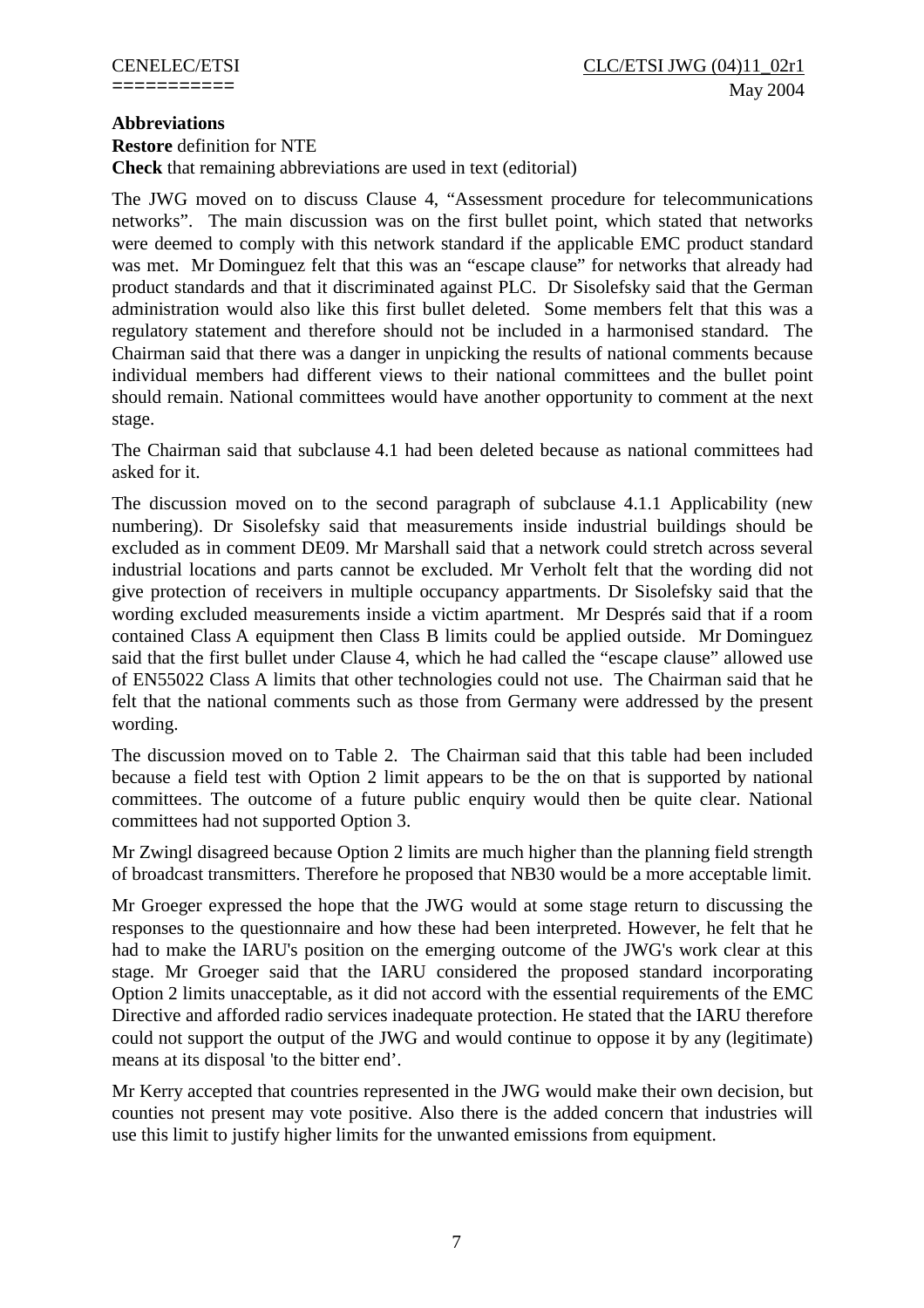The French and German administrations also opposed this limit. Mr Hämäläinen said that measurement trials in Finland with fields of 55  $dB(uV)/m$  outside buildings masked all radio reception.

The Chairman said that 10BaseT does not meet NB30, but it does meet CISPR 22 so possibly the JWG should consider a limit between the two as a compromise. He believed that in this case ducting and screening had an effect on attenuating the field generated, so that Option 2 does in fact represent a loosening of the present limits. Also if the limits were loosened, perhaps it should not be at all frequencies.

Mr Morsman said that much of BT's network was overhead and so ducting and screening were not relevant. He also believed that as the weighted response from national committees favoured Option 2 then the JWG should follow through with this to the next stage.

Mr Reuter suggested that a compromise would either be a flat limit of NB30 or Option 2 with notches. Mr Zwingl said that in PLT trials it was the small signals of radio amateurs that was most susceptible to interference and to some extent the broadcaster services. If the amateur frequencies were notched similar to HomePlug technology, this would help.

Mr Marshall said that this would be a technology dependant solution and so would not be in line with the mandate.

Mr Dominguez said that he would welcome the same limits as HomePlug, which are 15 dB higher than Option 2.

The Chairman said that he had not been able to establish a consensus on either the current draft nor on a compromise limit. He therefore felt that the only solution at the moment was to proceed to formal comment on the amended draft.

## **5. Provisions for protection of safety and emergency services**

This was covered under Item 3 in the report from the editing group. The editing group proposed to remove this section based on the number of comments opposing this. Many administrations maintained that Art 6 (89/336/EEC) covered this and they could act unilaterally. Therefore a harmonised standard was not the appropriate place.

Note that there was some further discussion on this topic under Item 9 and the setting up of a further ad hoc group.

## **6. Other technical inputs**

10\_19 Position of Nedap concerning the proposed Product Family Emission Standard for Telecommunication Networks

10\_23 Compatibility of PLC-technology and radio services: "mitigated PLC" to obtain some coexistence with radio services

10\_24 Liaison from WG FM

10\_25 Compatibility of PLC and CTV

These were not discussed in detail, although they were referred to in some of the discussions.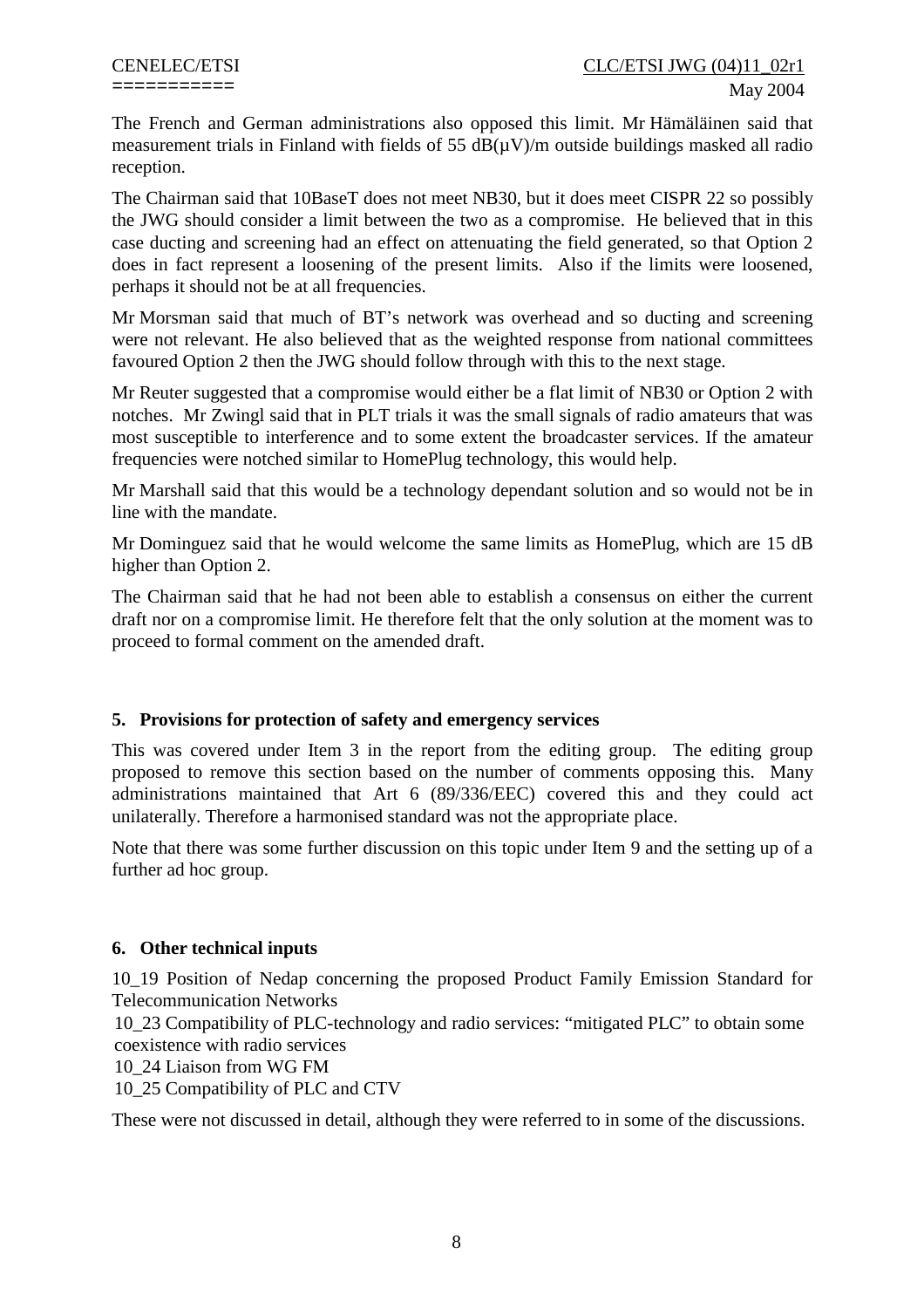## **7. Proposal from the Editing Group**

10\_21 Key points from JWG editing group (2/3 March 2004)

This was covered under Item 3.

## **8. Plan for progressing the emission standard for telecommunications networks**

No immediate action is proposed by the JWG on the harmonised standard. The draft produced at this meeting will be considered again at the next JWG meeting on 30 September/1 October 2004.

## **9. Request to develop a technical specification under MandateM/313 10\_07r1**

The following papers were noted, but there was insufficient time to consider them in any detail.

10\_10 *EC mandate M/313 on EMC of telcom and ICT networks, Intended proceedings on the expected documents* - CENELEC

10\_11 *UK response to ETSI/CENELEC JWG on Request to Develop a Technical Specification under Mandate 313*

10\_22 *Proposal for the JWG on telecom networks* - Robert De Vré

10\_26 *Introduction to proposal for the JWG on telecom networks* - Robert De Vré

10\_27 *Note on purpose of TS for telecom networks* - Robert De Vré

The Chairman asked Mr Brefort to introduce the subject.

Mr Brefort explained the basis for the Commission's request in the letter to CENELEC and ETSI. He observed that there are still a lot of comments on the proposed standard and probably the subject was not yet sufficiently mature for a standard that would last for the next decade. This was in fact the conclusion of the Commission 6 months ago. The Commission has at its disposal the EMC Directive for harmonised standards across the member states and other Directives to promote competition. It was decided to take the option that would allow the development of PLC in a controlled way. Member States would allow this deployment to a set of rules as a starting point only. The Commission intends therefore to issue a recommendation based on current knowledge and the request contained in the Commission's letter is for technical information to be added to the recommendation to be used as a starting point for minimal problems of compatibility. If a network is compliant with these values then it is presumed to be compliant with the EMC Directive. The recommendation also covers how a Member State can resolve complaints of interference by means of common value in a second limit that is lower than the compliance limit and which is chosen so as to have only a small probability of harmful interference but a member state can still do what is necessary to resolve a complaint. No response to the letter has yet been received from CENELEC or ETSI. If there is no response then the decision will be taken by Member States.

The Chairman said that CENELEC BT was currently meeting and he understood that the Commission's request had been accepted. Mr Mattsson said that that he understood the response from ETSI was also imminent.

Mr Dittrich said that he was aware of documented cases of interference that that had not yet been made public because while the complaints were in the hands of lawyers. He believed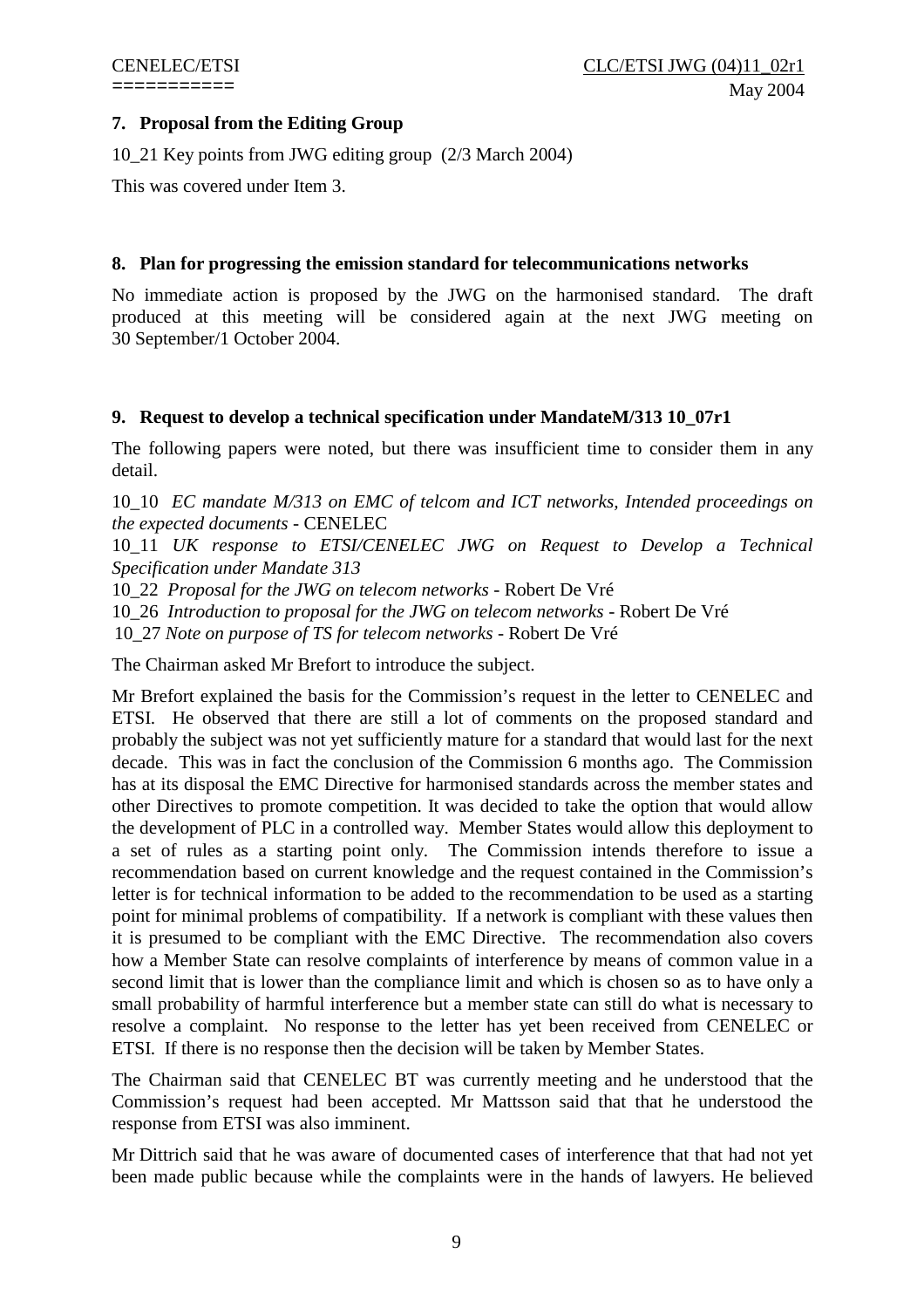that this delay should not be necessary if the interference was above the limit. The Chairman said that he was also aware of such cases, but member states are asked to monitor cases and report to the Commission. The Chairman, directing himself at Mr Brefort, requested the Commission to put pressure on national administrations to ensure open and full reporting of interference cases. Mr Brefort replied that this obligation on member states was clear in the letter.

Mr Long said that if there were allegations that administrations were hiding information on interference cases then this should be substantiated. The UK had no naturally occurring complaints on PLT and only one reported case on ADSL. However, he acknowledged that those that went actively looking for problems were likely to find them.

Mr Groeger said that as the proposed limits in the Technical Specification intended to provide the basis for the PLC trials, which, in his opinion, should more appropriately be described as full deployment by stealth, did not adequately protect radio services, he expected a large number of interference cases to arise. In the light of numerous complaints that reports about interference arising from PLC operations were being deliberately suppressed, distorted and/or ignored the IARU demanded that a proper framework be established to ensure comprehensive reporting and proper assessment of interference cases during the 'trial'. Mr Groeger emphasized that such a framework must include a campaign to publicize the nature, timing, location and possible effects of the trials as experience pointed to a clear correlation between the increasing number of interference cases being reported and the growing level of public awareness of PLC technology and its possible effects. Mr Groeger rebutted Mr Brefort's claim that the limits proposed for adoption in the technical specification conformed with the EMC directive, stating that categorically they did not.

Mr Price agreed that the recommendation should have a framework on how to proceed with the gathering of information.

The Chairman said that he felt that it was essential that monitoring of field trials should be carried out and reported in a way that would be meaningful for the future development of standards. By this he meant that information should be reported in terms of parameters that could be understood and which allowed the JWG to adjust limits as appropriate. He proposed that Mr Groeger should come up with a suggestion to the JWG as to how to have a common approach for assessing the results of field trials.

## **Action: Joachim Groeger**

Mr Brefort said that Member States should be in doubt as to the limits and so the answer is to try it and collect data. The framework has been left to Member States, but he noted the point made. The request is a precautionary approach different than the original one in the mandate. The mandate is for all networks, but the letter is for access PLT networks alone. The letter does not specifically mention avoidance of interference, but this should be obvious.

The Chairman said that Mr Bogers had told him that the limit in the TS should be the highest that state-of-the-art PLC systems needed to operate with no mention of EMC, therefore the work could be done in ESTSI PLT or CENELEC SC205A.. Mr Dominguez confirmed that it was his understanding that the letter only referred to PLC and that it should be compatible with the current roll-out.

Mr Brefort said that if there was a lack of clarity then please ask the Commission officially to avoid confusion. The general feedback has been that the current state-of-the-art PLC is not leading to a large number of complaints.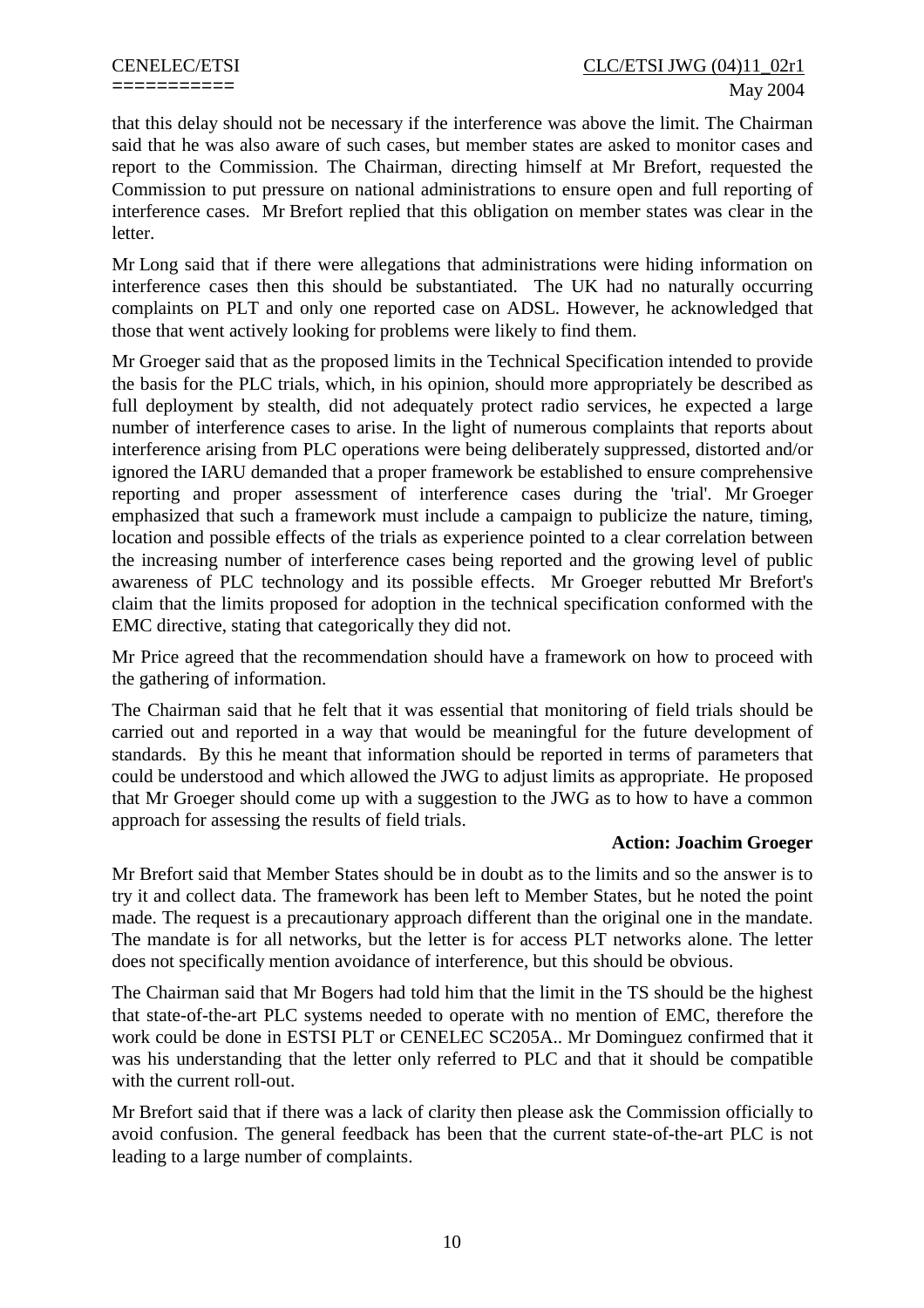Mr Groeger said that in the light of the considerable debate over how to interpret the Commission's letter request for a technical specification, it appeared necessary for the Commission to clarify its exact requirements by issuing a new mandate. Mr Groeger further expressed his concern at the Commission's apparent attempt to 'move the goal posts' through its letter. He pointed out that the Commission's position, as signalled in its letter, no longer appeared to be technology neutral because it quite clearly favoured PLC.

Mr Kerry asked if the Commission had any proposals for in-house PLC, which could interfere with access systems. Member States should only allow CE-marked products on the market. Mr Zwingl said that PLC modems were being CE-marked against a Technical Construction File by one Competent Body despite the fact that they were injecting above what is in the standard. Mr Long said that it was up to the manufacturer whether he wished to use a harmonised standard or a Technical Construction File.

Mr Court queried why new terms such as "harmful interference" had been used rather than "meet the Essential Requirements of the EMC Directive". Mr Brefort said that he used it because it was used in the Commission recommendation and there was no need to mention the EMCD because it is law.

Mr Groeger asked what size trial the Commission contemplated, i.e. how many PLC systems it expected to be deployed. Mr Brefort declared himself unable to detail the number of systems, the likely duration of the trials and attendant investment levels. Mr Groeger expressed his surprise at the apparent absence of proper project definition and pre-planning..

Mr Groeger further asked how the Commission intended to deal with the inevitable intense lobbying efforts by the PLC industry and their likely claims of economic loss and wholesale destruction of jobs if, as he expected, PLC systems cause widespread interference and needed to be shut down as a consequence.

Mr Brefort said that he did not know the number, but he did not expect a large number of complaints.

Mr Groeger asked if it was the Commission's intention to suspend the EMC Directive for the duration of the PLC trials, as the proposed interference limits in the technical specification patently did not comply with the essential requirements of the EMC Directive. Mr Brefort stated in response that he did not have to answer this question because the PLC trial would proceed within the constraints of the EMC Directive.

Mr Palkovich said that there had been 15 field trials in Austria with all but one shut down for economic reasons. There had been many notified interference cases (more than 100)

The Chairman said that he had concluded that the Technical Specification should be produced in the JWG and this would contain the compliance limit to be used an interim measure in the roll-out. He believed that the Commission recommendation had chosen NB30 as the complaints handling limit. The JWG therefore had to come to a conclusion on the compliance limit to be used in the Technical Specification that would in turn be referenced in the Commission's recommendation. The CENELEC responses on the Harmonised Standard favoured Option 2, but there was an ETSI majority (at least for administrations) for Option 3. This meant that there could be opposing responses to a public enquiry, which would have to be approved by ETSI ERM. He therefore proposed to put the choice of field limit for the Harmonised Standard on hold until the result for the Technical Specification was known.

The JWG discussed the compliance limit for the Technical Specification. Views were once again divided between Option 1, 2 and 3 and various compromises were discussed.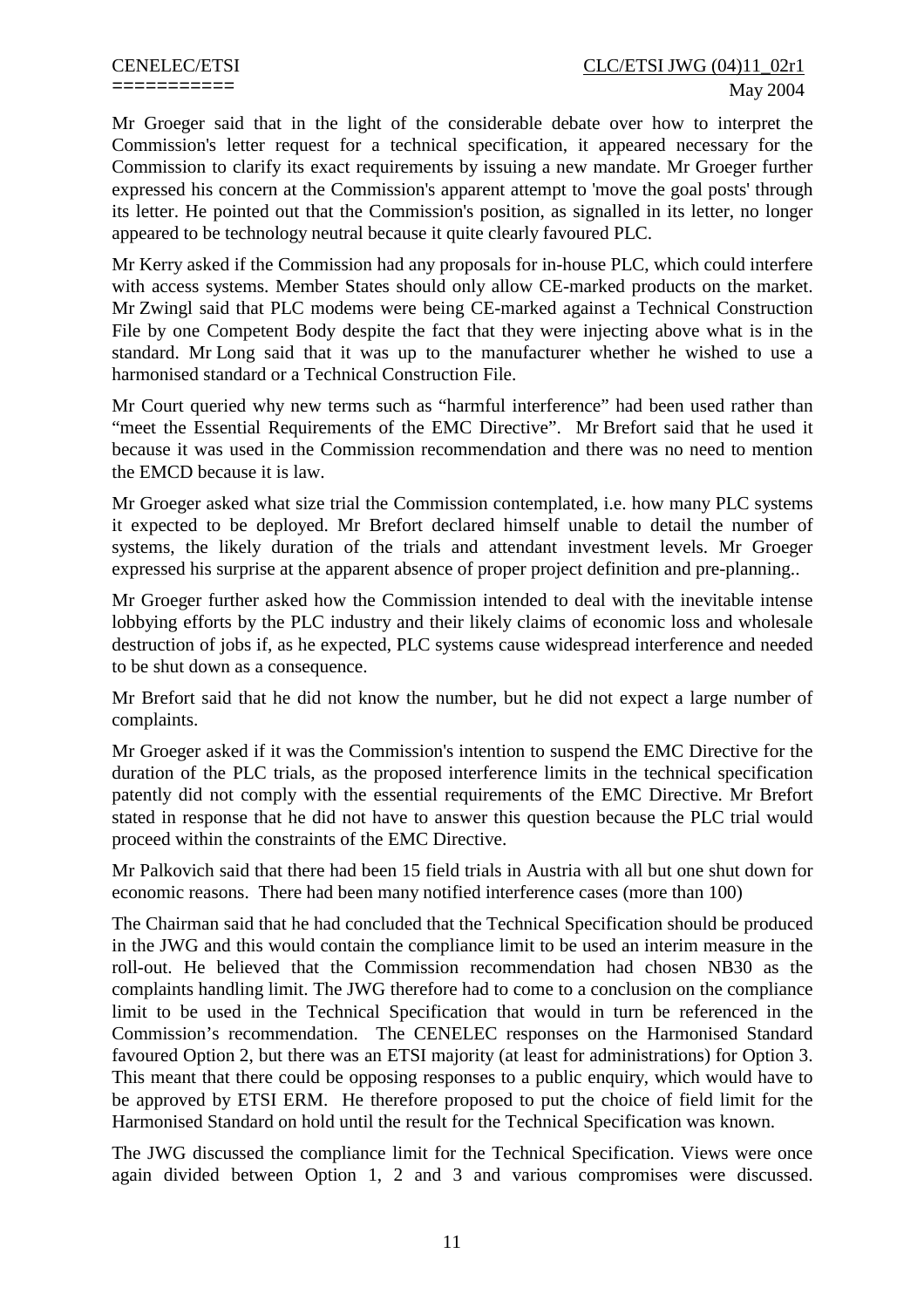Mr Veyres proposed electric field measurements at 10 m above 5 MHz and magnetic field measurements at 3 m at lower frequencies, but there was no support. The Chairman said that as none of the compromises had been accepted then the alternative was to remain with Option 2 for the TS. However a show of hands showed a majority in the room for Option 1.

## **Draft Commission Recommendation**

The Chairman said that he had only just realised that many of those present in the room had not seen the text of the Commission's draft recommendation. He asked for it to be projected so that the main points could be explained. Mr Brefort agreed that the text could be made public.

## **Secretarial note:** This is now document 10\_28

Mr Brefort explained the main points in the draft. He said that this was the input document to the recent Commission workshop. There had been just a few comments from national administrations and these would be taken into account before the document went to COCOM in May.

He said that the important article was Article 3. If there is a suspected non-compliance the administration should raise this with the Network Operator and use appropriate measures to bring the network into compliance. Until such time as this is a harmonised standard then networks in accordance with the radiated limits in Part A of the Annex (the TS) are considered as compliant. Member States may also take additional measures under Article 6 of the EMC Directive where there is a likelihood of harmful interference and they should then consider applying the limits established in Part B of the Annex, which are presumed to be equivalent to NB30. Article 4 deals with mitigation measures that operators are encouraged to provide. The remaining articles propose that information should be fed back to CENELEC and ETSI in order to contribute modifications to the draft HS and the TS. Member States should report on a yearly basis to the Commission, starting 1 January 2005, on their experiences as regards the deployment and operations of powerline communications in their country and provide any relevant measurement data.

The JWG discussed the consequences of this at length, but no consensus view emerged. Mr Zwingl and Mr Groeger both objected to Article 2, which called on Member States to lift any remaining legal restrictions on companies to deploy powerline communications networks and services, because this would have a detrimental effect on radio and did not fit the EMC Directive. Mr Brefort disagreed with this.

Regarding the collection of data from the trials, Mr Brefort said that the detail was not yet decided, but it would be passed to the JWG to elaborate.

Mr Groeger suggested taking a vote on the value of the radiated limit for Part A of the annex to establish the feeling in the room. The Chairman agreed with this but requested that members should try to reflect the view of their national committees as far as possible. 21 persons supported Option 2 and 20 persons objected to Option 2.

The Chairman said that the Commission had not realised that Technical Specification was a formal term in ETSI and CENELEC and were prepared to take what was "on the table" at the end of the meeting. He asked the Commission to confirm this.

Mr Brefort confirmed that the Commission would take what was available and would use it or not according to the view of Member States.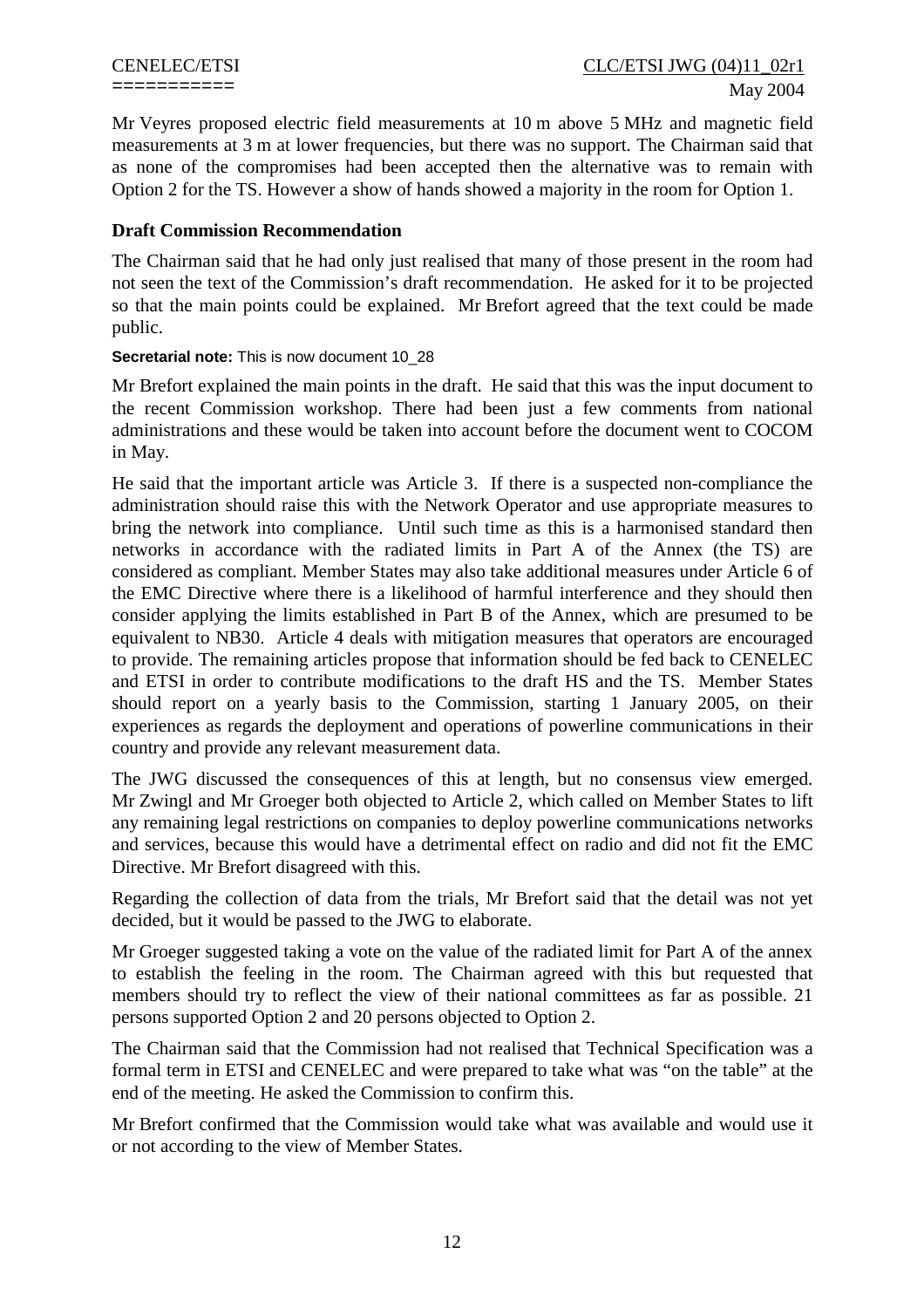Mr Gauger was concerned that the JWG would no longer have control of this document. The Chairman said that it still would go to Member States for approval.

Mr Dominguez said that the ETSI and CENELEC PLC committees should be consulted to ensure that it was compatible with state-of-the-art PLC. The Chairman said that the ETSI and CENELEC Secretariats would deal with the formal procedure.

Mr Court proposed that a similar method of measurement, including the type of detectors employed in the measurement process (e.g. quasi peak and average), should be the same in Part B as proposed for Part A of the Annex to the draft Recommendation. This was agreed. Also more clarification was required on which frequencies should be protected.

Mr Brefort agreed to respond on this.

**Note:** All resulting actions are recorded under Item 12 below.

## **10. Plan for progressing the technical specification under Mandate M/313**

See Item 12 below.

## **11. Other inputs**

10\_08 Status of MPT 1570 – Ministerial Statement

The document was noted.

## **12. Actions for next meeting**

Mr Groeger will propose a common approach to the JWG for assessing the results of field trials so that the information would be meaningful for the future development of standards and expressed in terms of parameters that could be understood and which would allow the JWG to adjust limits as appropriate.

#### **Action: Joachim Groeger**

The editing group will meet on 19 March 2004 to tidy up the draft HS produced under Item 4 and to make editorial changes appropriate for a Technical Specification for access PLT systems.

#### **Action: Chairman/Secretary**

The draft TS will be forwarded to ETSI and CENELEC Secretariats for a decision on further processing. The accompanying letter will indicate that the document represents a majority view at the meeting and that there was considerable opposition from some members and observers.

#### **Action: Chairman/Secretary**

The ETSI and CENELEC Secretariats will be requested to remind the Commission of the view expressed by the JWG that a similar method of measurement, including the type of detectors employed in the measurement process (e.g. quasi peak and average), should be the same in Part B as proposed for Part A of the Annex to the draft Recommendation.

#### **Action: Chairman/Secretary**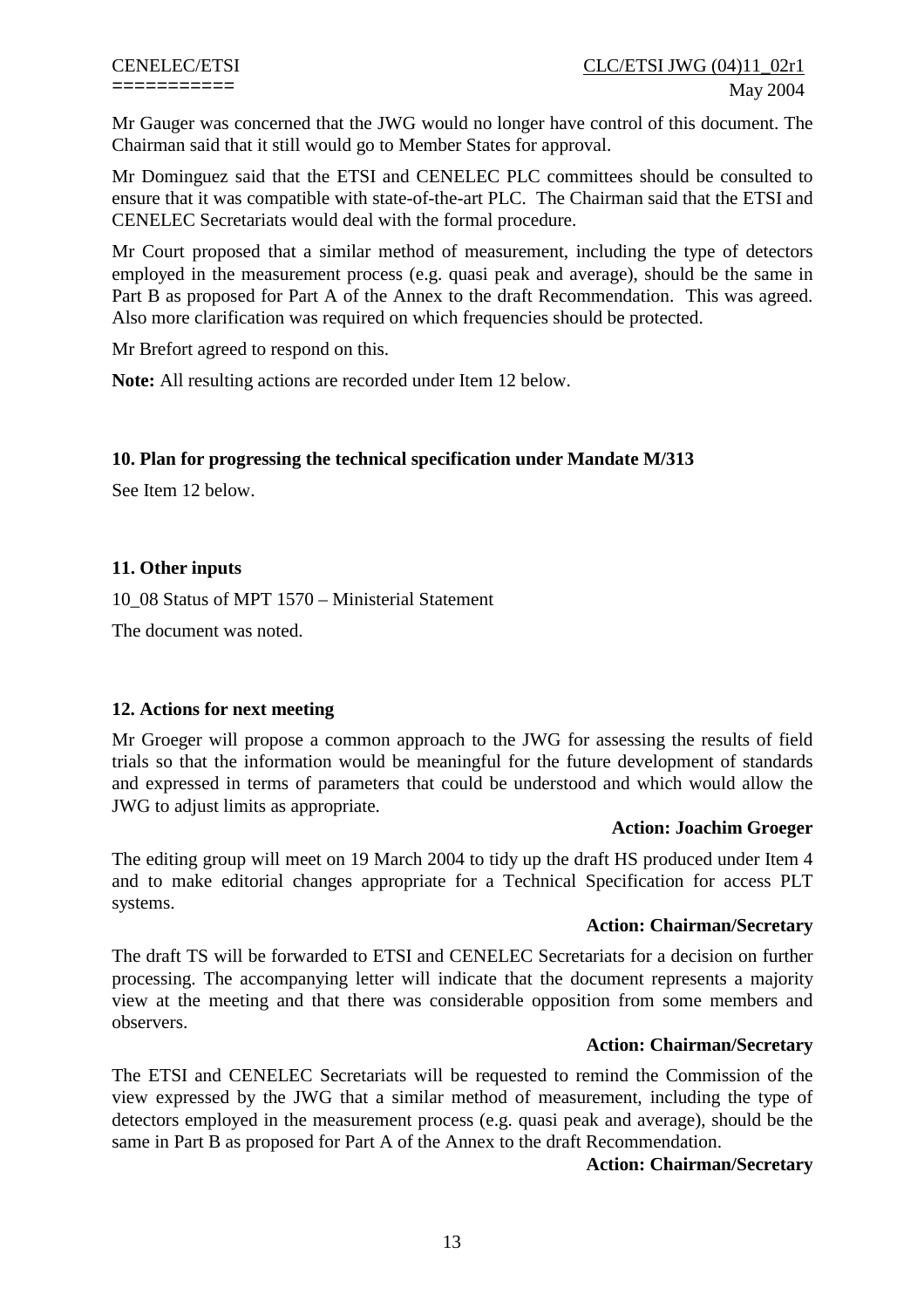# CENELEC/ETSI CLC/ETSI JWG (04)11\_02r1 =========== May 2004

The ETSI and CENELEC Secretariats will be requested to notify the Commission that the JWG would appreciate clarification on the required treatment of safety services in the Harmonised Standard under preparation in the JWG, in response to Mandate 313. There appears to be some confusion in the context of Article 6 of the EMC Directive where some Member States believe safety services should be treated only at the national level; other administrations and information from CEPT/ECC however have suggested that harmonised limits in 'harmonised frequency bands' utilised in Europe for safety services e.g. for civil aviation, should be included in the harmonised standard.

## **Action: Chairman/Secretary**

An Ad Hoc Task Force will be set up to further consider safety and emergency frequencies and in particular which of these frequencies are harmonised across Europe. The Task Force will report at the next JWG meeting.

## **Action: Joachim Groeger**

A liaison statement will be prepared in order to inform ECC of the results of this meeting enclosing these minutes, the draft TS, the draft HS together with a short explanation of the lack of consensus with reference to the minutes and the dates of the next meeting.

## **Action: Chairman/Secretary**

The JWG will meet on 30 September and 1 October 2004 at ETSI to further develop the harmonised standard and to receive input from the ad hoc task force on safety and emergency frequencies.

## **Action: Chairman/Secretary**

## **13. Any Other Business**

There was no other business.

## **14. Dates and place of next meeting**

The next meeting will take place on **30 September and 1 October 2004 at ETSI**. The meeting will start at 13:30 on 30 September and will finish by 17:30 on 1 October.

**Secretarial Note:** At the time of confirmation of these minutes the proposed date of the next JWG meeting was under review and will most probably change. Members will be informed of any decision on a new date in due course.

## **Meeting Documents**

Documents for meeting 10 may be found at : <http://docbox.etsi.org/erm/ermemc/JWG/meeting10/>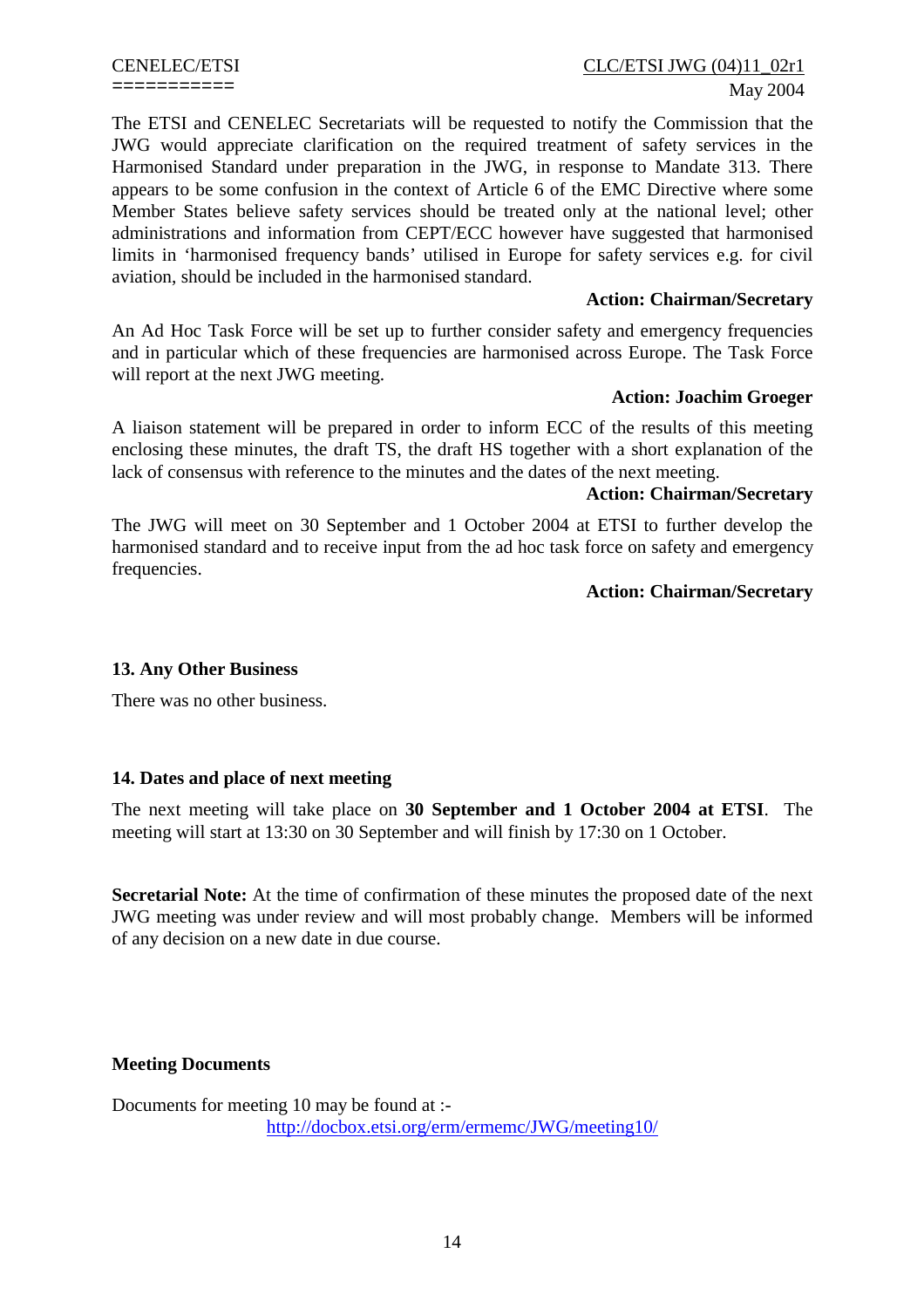## **Document list**

| <b>Reference</b>      | <b>Title</b>                                                                                                                         | <b>Source</b>           |
|-----------------------|--------------------------------------------------------------------------------------------------------------------------------------|-------------------------|
| $10_01r10$            | Meeting Agenda (revision 10)                                                                                                         | <b>JWG</b> Secretary    |
|                       | CONFIRMED MINUTES of 9th meeting of the JWG on 23-                                                                                   |                         |
| $10_02r1$             | 24 June 2003 at ETSI, Sophia Antipolis France                                                                                        | <b>JWG</b> Secretary    |
|                       | Product family emission standard for telecommunication                                                                               |                         |
| $10_{-03}$            | networks                                                                                                                             | <b>JWG</b> Secretary    |
|                       | Product family emission standard for electronic                                                                                      |                         |
| $10_03r1$             | communication networks                                                                                                               | <b>JWG</b> Secretary    |
|                       | Questionnaire relating to the draft Product Family emission                                                                          |                         |
| $10_04$               | standard for telecommunication networks                                                                                              | <b>JWG</b> Secretary    |
| 10 05                 | Provisions for protection of safety and emergency services                                                                           | <b>JWG</b> Secretary    |
| $10_06$               | Draft EN 302 262 + questionnaire (As above in ETSI format)                                                                           | <b>ETSI</b> Secretariat |
|                       | Request to develop a technical specification under mandate                                                                           | European                |
| $10_07r1$             | M313                                                                                                                                 | Commission              |
|                       |                                                                                                                                      | The UK                  |
| $10_08$               | Status of MPT 1570 – Ministerial Statement                                                                                           | Parliament              |
|                       | EC MANDATE M/313 ON EMC OF TELECOM AND ICT                                                                                           |                         |
|                       | NETWORKS Intended proceedings on the expected                                                                                        |                         |
| $10 - 10$             | documents                                                                                                                            | <b>CENELEC</b>          |
|                       | UK response to ETSI/CENELEC JWG on Request to Develop                                                                                | <b>UK National</b>      |
| $10_11$               | a Technical Specification under Mandate 313                                                                                          | Committee               |
|                       | Collation of responses from National Committees of                                                                                   |                         |
| 10 13r2               | CENELEC on JWG(03)10_04                                                                                                              | <b>JWG</b> Secretary    |
| 10 14r3               | Collation of responses from ETSI Members on JWG(03)10_04 JWG Secretary                                                               |                         |
|                       | Collation of responses from ETSI Members on JWG(03)10_04<br>(uploaded during the meeting with "Secrétariat à l'Industrie" changed to |                         |
| 10 14r4               | "Ministère Délégué à l'Industrie".                                                                                                   | <b>JWG</b> Secretary    |
|                       | Collation of comments from National Committees of                                                                                    |                         |
| $10$ 15r1             | CENELEC on JWG(03)10_03                                                                                                              | <b>JWG</b> Secretary    |
|                       | Collation of comments from ETSI Members on                                                                                           |                         |
| $10$ <sub>-16r3</sub> | JWG(03)10_03                                                                                                                         | <b>JWG</b> Secretary    |
|                       | Collation of comments from National Committees of                                                                                    |                         |
| $10$ <sup>17r1</sup>  | CENELEC on JWG(03)10_05                                                                                                              | <b>JWG</b> Secretary    |
|                       | Collation of comments from ETSI Members on                                                                                           |                         |
| $10$ <sub>-18r2</sub> | JWG(03)10_05                                                                                                                         | <b>JWG</b> Secretary    |
|                       | Position of Nedap concerning the proposed Product Family                                                                             |                         |
| 10 19                 | <b>Emission Standard for Telecommunication Networks</b>                                                                              | Nedap                   |
|                       | Short analysis of the CENELEC and ETSI answers and                                                                                   |                         |
| $10_{-20}$            | comments to the JWG draft for telecom networks                                                                                       | Robert De Vré           |
| $10_{21}$             | Key points from JWG editing group (2/3 March 2004)                                                                                   | <b>JWG</b> Secretary    |
| $10_22$               | Proposal for the JWG on telecom networks                                                                                             | Robert De Vre           |
|                       | Compatibility of PLC-technology and radio services:                                                                                  |                         |
|                       | 'mitigated PLC" to obtain some coexistence with radio                                                                                | Deutsche                |
| $10_{-23}$            | services                                                                                                                             | Telekom                 |
| $10_24$               | Liaison from WG FM                                                                                                                   | Wendelin Reuter         |